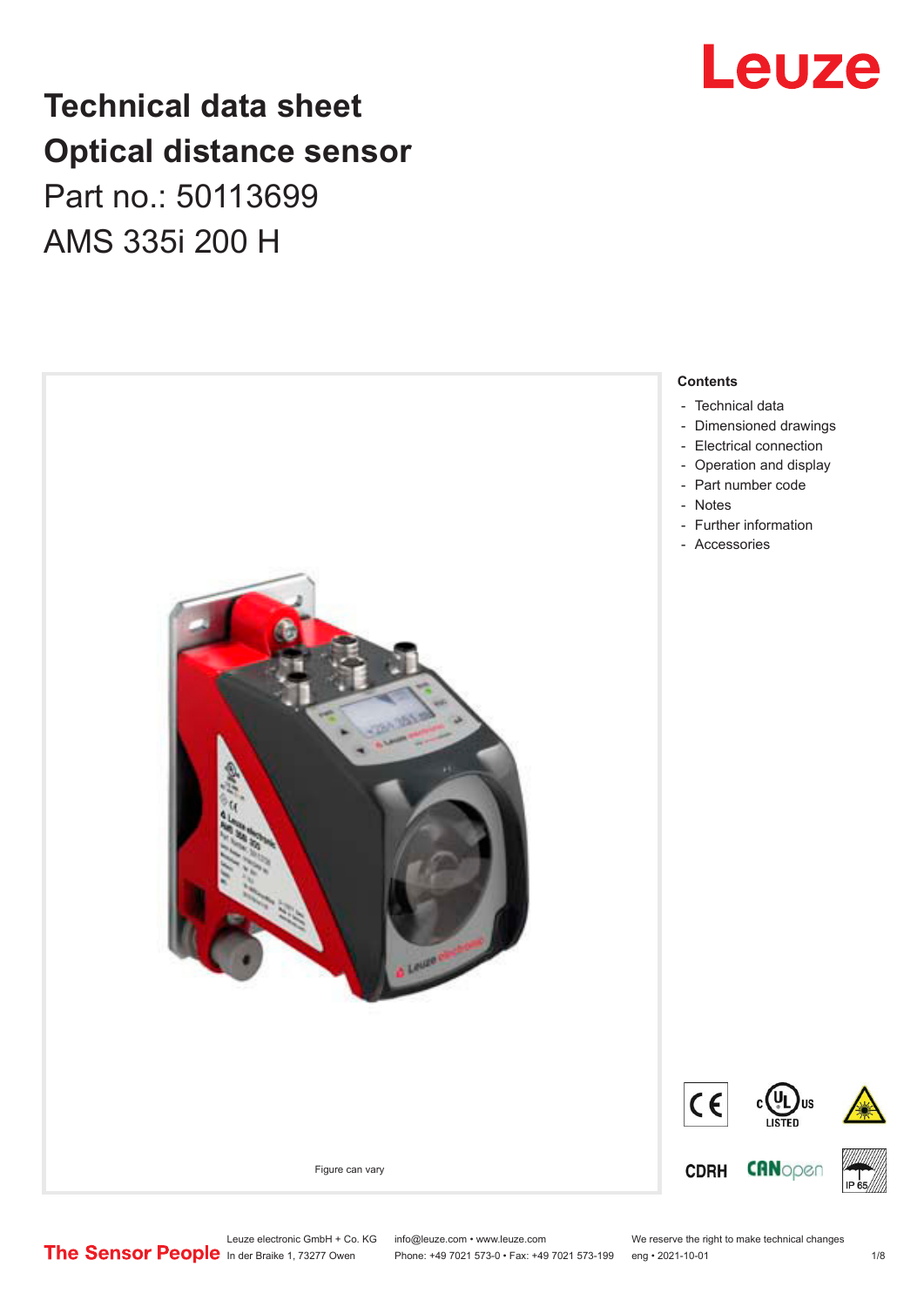# <span id="page-1-0"></span>**Technical data**

# **Leuze**

#### **Basic data**

| שושט טוכשכ                                        |                                                             |
|---------------------------------------------------|-------------------------------------------------------------|
| <b>Series</b>                                     | <b>AMS 300i</b>                                             |
| Application                                       | Collision protection of cranes / gantry<br>cranes           |
|                                                   | Positioning of electroplating plants                        |
|                                                   | Positioning of high-bay storage devices                     |
|                                                   | Positioning of skillet systems and side-<br>tracking skates |
| <b>Functions</b>                                  |                                                             |
| <b>Functions</b>                                  | Heating                                                     |
| <b>Characteristic parameters</b>                  |                                                             |
| <b>MTTF</b>                                       | 31 years                                                    |
| <b>Optical data</b>                               |                                                             |
| <b>Light source</b>                               | Laser, Red                                                  |
| Laser class                                       | 2, IEC/EN 60825-1:2014                                      |
| Measurement data                                  |                                                             |
| <b>Measurement range</b>                          | 200  200,000 mm                                             |
| <b>Accuracy</b>                                   | 3 mm                                                        |
| Reproducibility (3 sigma)                         | $2.1$ mm                                                    |
| Max. traverse rate                                | $10 \text{ m/s}$                                            |
| <b>Electrical data</b>                            |                                                             |
|                                                   |                                                             |
| Performance data<br>Supply voltage U <sub>R</sub> | 18  30 V, DC                                                |
|                                                   |                                                             |
| <b>Interface</b>                                  |                                                             |
| <b>Type</b>                                       | CANopen                                                     |
|                                                   |                                                             |
| <b>CANopen</b><br><b>Transmission speed</b>       | 10  1,000 kBit/s                                            |
|                                                   |                                                             |
| <b>Connection</b>                                 |                                                             |
| <b>Number of connections</b>                      | 4 Piece(s)                                                  |
|                                                   |                                                             |
| <b>Connection 1</b><br><b>Function</b>            | <b>BUS IN</b>                                               |
|                                                   | Data interface                                              |
| Type of connection                                | Connector                                                   |
| <b>Designation on device</b>                      | <b>BUS IN</b>                                               |
| <b>Thread size</b>                                | M12                                                         |
| <b>Type</b>                                       | Male                                                        |
| No. of pins                                       | 5-pin                                                       |
| Encoding                                          | A-coded                                                     |
|                                                   |                                                             |
| <b>Connection 2</b>                               |                                                             |
|                                                   |                                                             |
| <b>Function</b>                                   | <b>BUS OUT</b>                                              |
|                                                   | Data interface                                              |
| <b>Type of connection</b>                         | Connector                                                   |
| <b>Designation on device</b>                      | <b>BUS OUT</b>                                              |
| <b>Thread size</b>                                | M12                                                         |
| <b>Type</b>                                       | Female                                                      |
| No. of pins<br>Encoding                           | 5-pin<br>A-coded                                            |

| <b>Connection 3</b>                                                                           |                           |  |
|-----------------------------------------------------------------------------------------------|---------------------------|--|
| <b>Function</b>                                                                               | PWR / SW IN / OUT         |  |
|                                                                                               | Voltage supply            |  |
| Type of connection                                                                            | Connector                 |  |
| <b>Designation on device</b>                                                                  | <b>PWR</b>                |  |
| <b>Thread size</b>                                                                            | M <sub>12</sub>           |  |
| <b>Type</b>                                                                                   | Male                      |  |
| No. of pins                                                                                   | $5 - pin$                 |  |
| Encoding                                                                                      | A-coded                   |  |
|                                                                                               |                           |  |
| <b>Connection 4</b>                                                                           |                           |  |
| <b>Function</b>                                                                               | Service interface         |  |
| <b>Type of connection</b>                                                                     | Connector                 |  |
| <b>Designation on device</b>                                                                  | <b>SERVICE</b>            |  |
| <b>Thread size</b>                                                                            | M <sub>12</sub>           |  |
| <b>Type</b>                                                                                   | Female                    |  |
| No. of pins                                                                                   | 5-pin<br>A-coded          |  |
| Encoding                                                                                      |                           |  |
| <b>Mechanical data</b>                                                                        |                           |  |
| Design                                                                                        | Cubic                     |  |
| Dimension (W x H x L)                                                                         | 84 mm x 166.5 mm x 159 mm |  |
| <b>Housing material</b>                                                                       | Metal                     |  |
| Net weight                                                                                    | $2,450$ g                 |  |
| Type of fastening                                                                             | Through-hole mounting     |  |
|                                                                                               |                           |  |
| <b>Operation and display</b>                                                                  |                           |  |
|                                                                                               |                           |  |
|                                                                                               | <b>LC Display</b>         |  |
| Type of display                                                                               | LED                       |  |
|                                                                                               | Membrane keyboard         |  |
| Environmental data                                                                            |                           |  |
|                                                                                               | $-3050 °C$                |  |
| <b>Operational controls</b><br>Ambient temperature, operation<br>Ambient temperature, storage | $-30$ 70 °C               |  |
| Relative humidity (non-condensing)                                                            | 90%                       |  |
|                                                                                               |                           |  |
| <b>Certifications</b>                                                                         |                           |  |
| Degree of protection                                                                          | IP 65                     |  |
| <b>Protection class</b>                                                                       | III                       |  |
| Certifications                                                                                | c UL US                   |  |
|                                                                                               |                           |  |
| <b>Classification</b>                                                                         |                           |  |
| <b>Customs tariff number</b>                                                                  | 90318020                  |  |
| eCl@ss 5.1.4                                                                                  | 27270801                  |  |
| eCl@ss 8.0                                                                                    | 27270801                  |  |
| eCl@ss 9.0                                                                                    | 27270801                  |  |
| eCl@ss 10.0                                                                                   | 27270801                  |  |
| eCl@ss 11.0                                                                                   | 27270801                  |  |
| <b>ETIM 5.0</b>                                                                               | EC001825                  |  |
| <b>ETIM 6.0</b><br><b>ETIM 7.0</b>                                                            | EC001825<br>EC001825      |  |

Leuze electronic GmbH + Co. KG info@leuze.com • www.leuze.com We reserve the right to make technical changes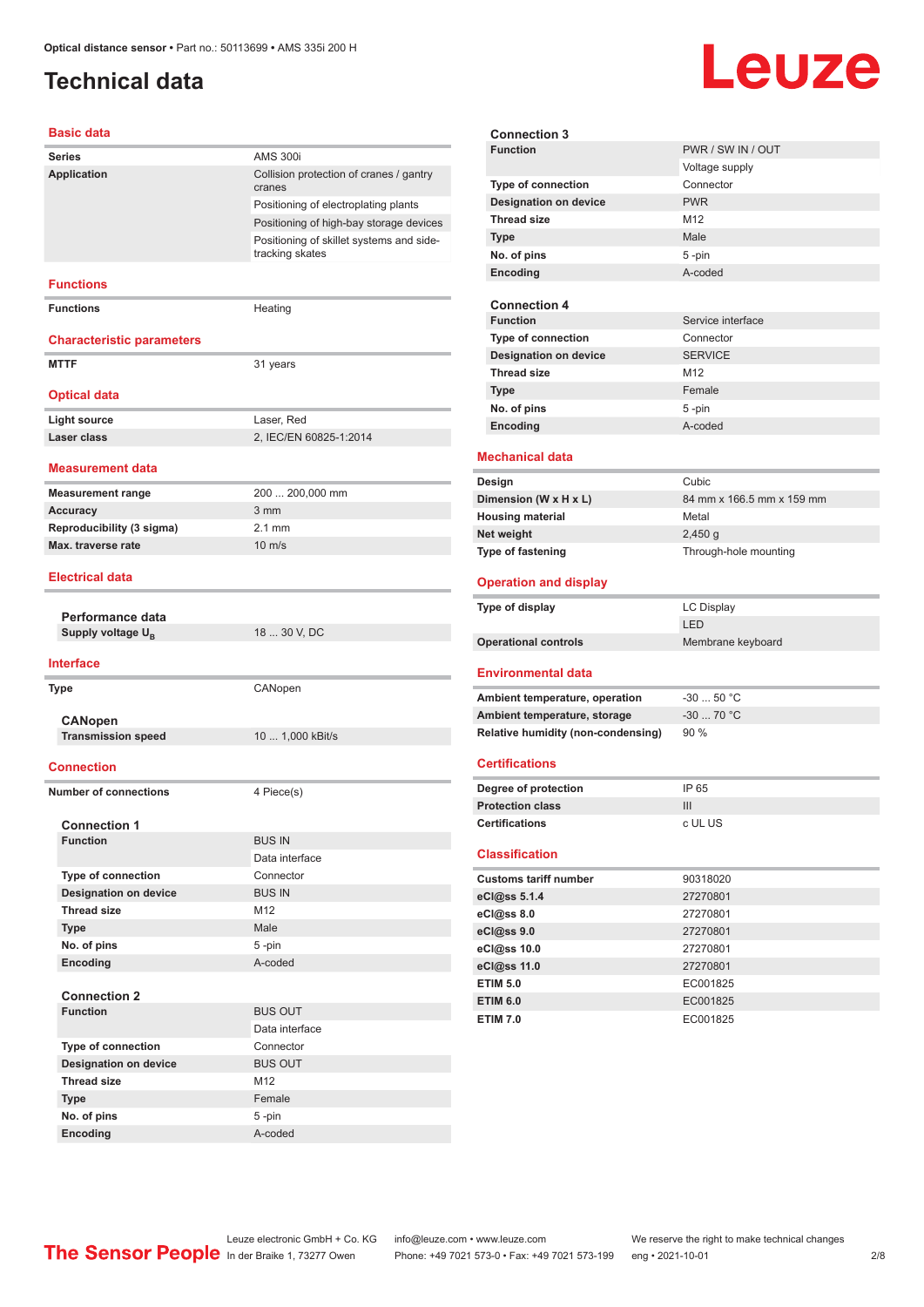### <span id="page-2-0"></span>**Dimensioned drawings**

All dimensions in millimeters



#### A M5 screw for alignment

C Optical axis

D Zero point of the distance to be measured

B Knurled nut with WAF 4 hexagon socket and M 5 nut for securing

Leuze electronic GmbH + Co. KG info@leuze.com • www.leuze.com We reserve the right to make technical changes<br>
The Sensor People in der Braike 1, 73277 Owen Phone: +49 7021 573-0 • Fax: +49 7021 573-199 eng • 2021-10-01 Phone: +49 7021 573-0 • Fax: +49 7021 573-199 eng • 2021-10-01 3/8

# **Leuze**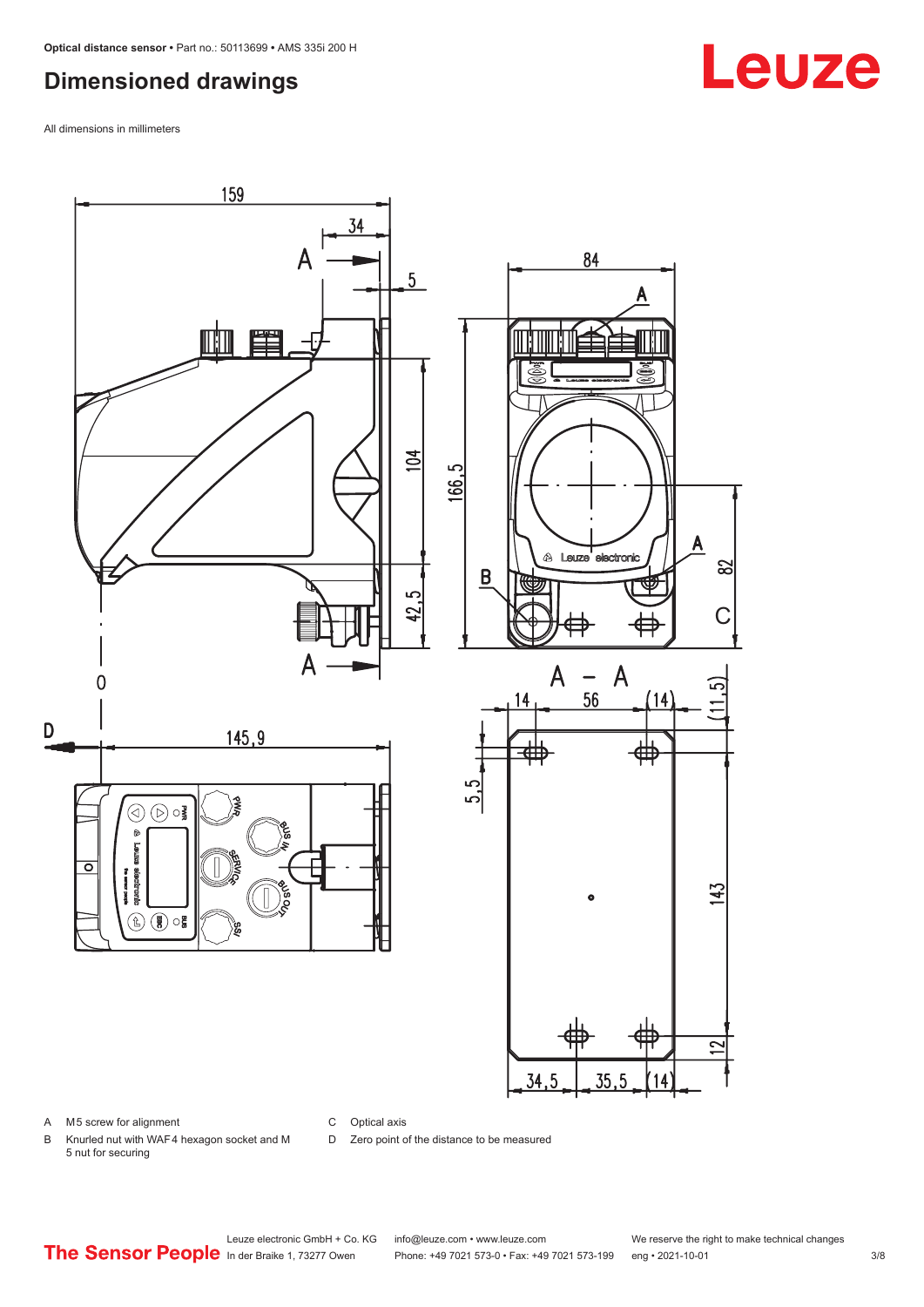### <span id="page-3-0"></span>**Electrical connection**

| <b>Connection 1</b> | <b>BUS IN</b>  |
|---------------------|----------------|
| <b>Function</b>     | <b>BUS IN</b>  |
|                     | Data interface |
| Type of connection  | Connector      |
| <b>Thread size</b>  | M12            |
| <b>Type</b>         | Male           |
| <b>Material</b>     | Metal          |
| No. of pins         | $5$ -pin       |
| Encoding            | A-coded        |

#### **Pin Pin assignment**

|                | Drain     |
|----------------|-----------|
| $\overline{2}$ | NC        |
| 3              | <b>NC</b> |
| 4              | CAN H     |
| 5              | CAN L     |

#### <sup>EE</sup><br>今 1 2 3 4 5

#### **Connection 2 BUS OUT**

| <b>Function</b>    | <b>BUS OUT</b> |
|--------------------|----------------|
|                    | Data interface |
| Type of connection | Connector      |
| <b>Thread size</b> | M12            |
| <b>Type</b>        | Female         |
| <b>Material</b>    | Metal          |
| No. of pins        | $5$ -pin       |
| Encoding           | A-coded        |

#### **Pin Pin assignment**

| Drain |  |
|-------|--|
| n.c.  |  |
| n.c.  |  |
| CAN H |  |
| CAN L |  |
|       |  |

#### **Connection 3 PWR**

| <b>Function</b>    | PWR / SW IN / OUT |
|--------------------|-------------------|
|                    | Voltage supply    |
| Type of connection | Connector         |
| <b>Thread size</b> | M12               |
| <b>Type</b>        | Male              |
| <b>Material</b>    | Metal             |
| No. of pins        | $5$ -pin          |
| Encoding           | A-coded           |
|                    |                   |

#### **Pin Pin assignment**

|                | <b>VIN</b>       |  |
|----------------|------------------|--|
| $\overline{2}$ | I/O <sub>1</sub> |  |
| 3              | GND              |  |
| 4              | I/O <sub>2</sub> |  |
| 5              | FF.              |  |



# Leuze

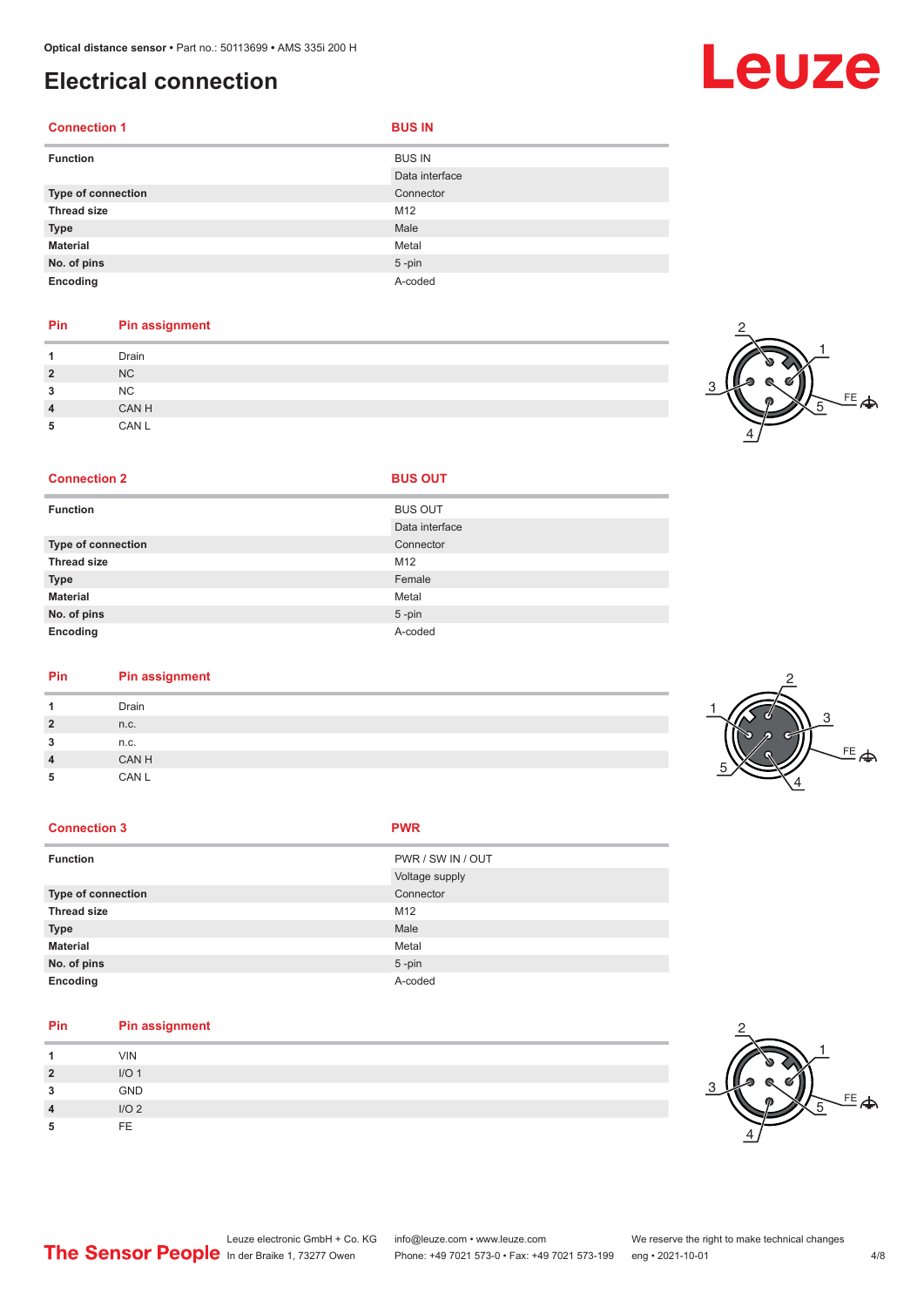# <span id="page-4-0"></span>**Electrical connection**

#### **Connection 4 SERVICE**

| <b>Function</b>    | Service interface |
|--------------------|-------------------|
| Type of connection | Connector         |
| <b>Thread size</b> | M12               |
| <b>Type</b>        | Female            |
| <b>Material</b>    | Metal             |
| No. of pins        | $5 - pin$         |
| Encoding           | A-coded           |

| <b>Pin</b>     | <b>Pin assignment</b> |
|----------------|-----------------------|
|                | n.c.                  |
| $\overline{2}$ | <b>RS 232-TX</b>      |
| 3              | <b>GND</b>            |
| $\overline{4}$ | <b>RS 232-RX</b>      |
| 5              | n.c.                  |

# **Operation and display**

| <b>LED</b>     |            | <b>Display</b>                  | <b>Meaning</b>                                                              |
|----------------|------------|---------------------------------|-----------------------------------------------------------------------------|
| <b>PWR</b>     |            | Off                             | No supply voltage                                                           |
|                |            | Green, flashing                 | Voltage connected / no measurement value output / initialization<br>running |
|                |            | Green, continuous light         | Device OK, measurement value output                                         |
|                |            | Red, flashing                   | Device OK, warning set                                                      |
|                |            | Red, continuous light           | No measurement value output                                                 |
|                |            | Orange, continuous light        | No data transmission                                                        |
| $\overline{2}$ | <b>BUS</b> | Off                             | No supply voltage                                                           |
|                |            | Green, flashing                 | "PRE-OPERATIONAL" and "STOPPED" state                                       |
|                |            | Green, continuous light         | "OPERATIONAL" state                                                         |
|                |            | Red, flashing                   | Configuration error                                                         |
|                |            | Red, continuous light           | Device not on the bus                                                       |
|                |            | Red/green, flashing alternately | Bus error                                                                   |

### **Part number code**

Part designation: **AMS 3XXi YYY Z AAA**

| <b>AMS</b> | <b>Operating principle</b><br>AMS: absolute measurement system                                                                                                                                                                                        |
|------------|-------------------------------------------------------------------------------------------------------------------------------------------------------------------------------------------------------------------------------------------------------|
| 3XXi       | Series/interface (integrated fieldbus technology)<br>300i: RS 422/RS 232<br>301i: RS 485<br>304i: PROFIBUS DP / SSI<br>308i: TCP/IP<br>335i: CANopen<br>338i: EtherCAT<br>348i: PROFINET RT<br>355i: DeviceNet<br>358i: EtherNet/IP<br>384i: Interbus |



# Leuze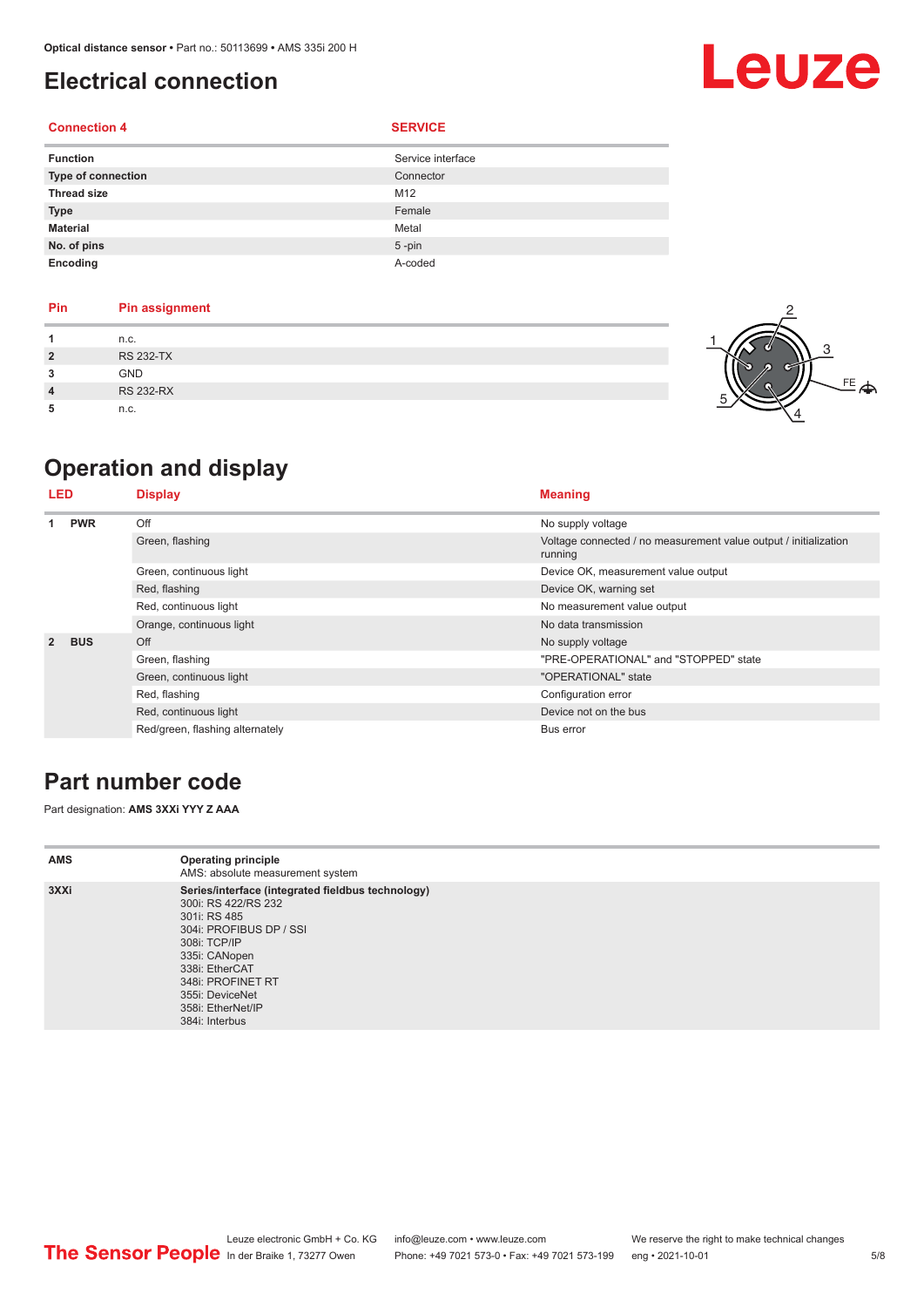### <span id="page-5-0"></span>**Part number code**



| <b>YYY</b>  | Operating range<br>40: max. operating range in m<br>120: max. operating range in m<br>200: max. operating range in m<br>300: max. operating range in m |
|-------------|--------------------------------------------------------------------------------------------------------------------------------------------------------|
| z           | <b>Special equipment</b><br>H: With heating                                                                                                            |
| AAA         | Interface<br>SSI: with SSI interface                                                                                                                   |
| <b>Note</b> |                                                                                                                                                        |

 $\%$  A list with all available device types can be found on the Leuze website at www.leuze.com.

### **Notes**

| Observe intended use!                                                                                                                                                                                                      |
|----------------------------------------------------------------------------------------------------------------------------------------------------------------------------------------------------------------------------|
| $\%$ This product is not a safety sensor and is not intended as personnel protection.<br>§ The product may only be put into operation by competent persons.<br>♦ Only use the product in accordance with its intended use. |

|  | <b>ATTENTION! LASER RADIATION - CLASS 2 LASER PRODUCT</b>                                                                                                                                                                                                           |
|--|---------------------------------------------------------------------------------------------------------------------------------------------------------------------------------------------------------------------------------------------------------------------|
|  | Do not stare into beam!<br>The device satisfies the requirements of IEC/EN 60825-1:2014 safety requlations for a product of laser class 2 as well as the U.S. 21 CFR 1040.10<br>requlations with deviations corresponding to Laser Notice No. 56 from May 08, 2019. |
|  | Never look directly into the laser beam or in the direction of reflected laser beams! If you look into the beam path over a longer time period, there is a risk<br>of injury to the retina.                                                                         |
|  | $\%$ Do not point the laser beam of the device at persons!                                                                                                                                                                                                          |
|  | Interrupt the laser beam using a non-transparent, non-reflective object if the laser beam is accidentally directed towards a person.                                                                                                                                |
|  | $\%$ When mounting and aligning the device, avoid reflections of the laser beam off reflective surfaces!                                                                                                                                                            |
|  | $\&$ CAUTION! Use of controls or adjustments or performance of procedures other than specified herein may result in hazardous light exposure.                                                                                                                       |
|  | $\&$ Observe the applicable statutory and local laser protection requisitions.                                                                                                                                                                                      |
|  | $\ddot{\varphi}$ The device must not be tampered with and must not be changed in any way.<br>There are no user-serviceable parts inside the device.<br>Repairs must only be performed by Leuze electronic GmbH + Co. KG.                                            |

#### **NOTE**

#### **Affix laser information and warning signs!**

| Laser information and warning signs are affixed to the device. In addition, self-adhesive laser information and warning signs (stick-on labels) are supplied in |
|-----------------------------------------------------------------------------------------------------------------------------------------------------------------|
| several languages.                                                                                                                                              |

- ª Affix the laser information sheet to the device in the language appropriate for the place of use. When using the device in the US, use the stick-on label with the "Complies with 21 CFR 1040.10" note.
- ª Affix the laser information and warning signs near the device if no signs are attached to the device (e.g. because the device is too small) or if the attached laser information and warning signs are concealed due to the installation position.
- ª Affix the laser information and warning signs so that they are legible without exposing the reader to the laser radiation of the device or other optical radiation.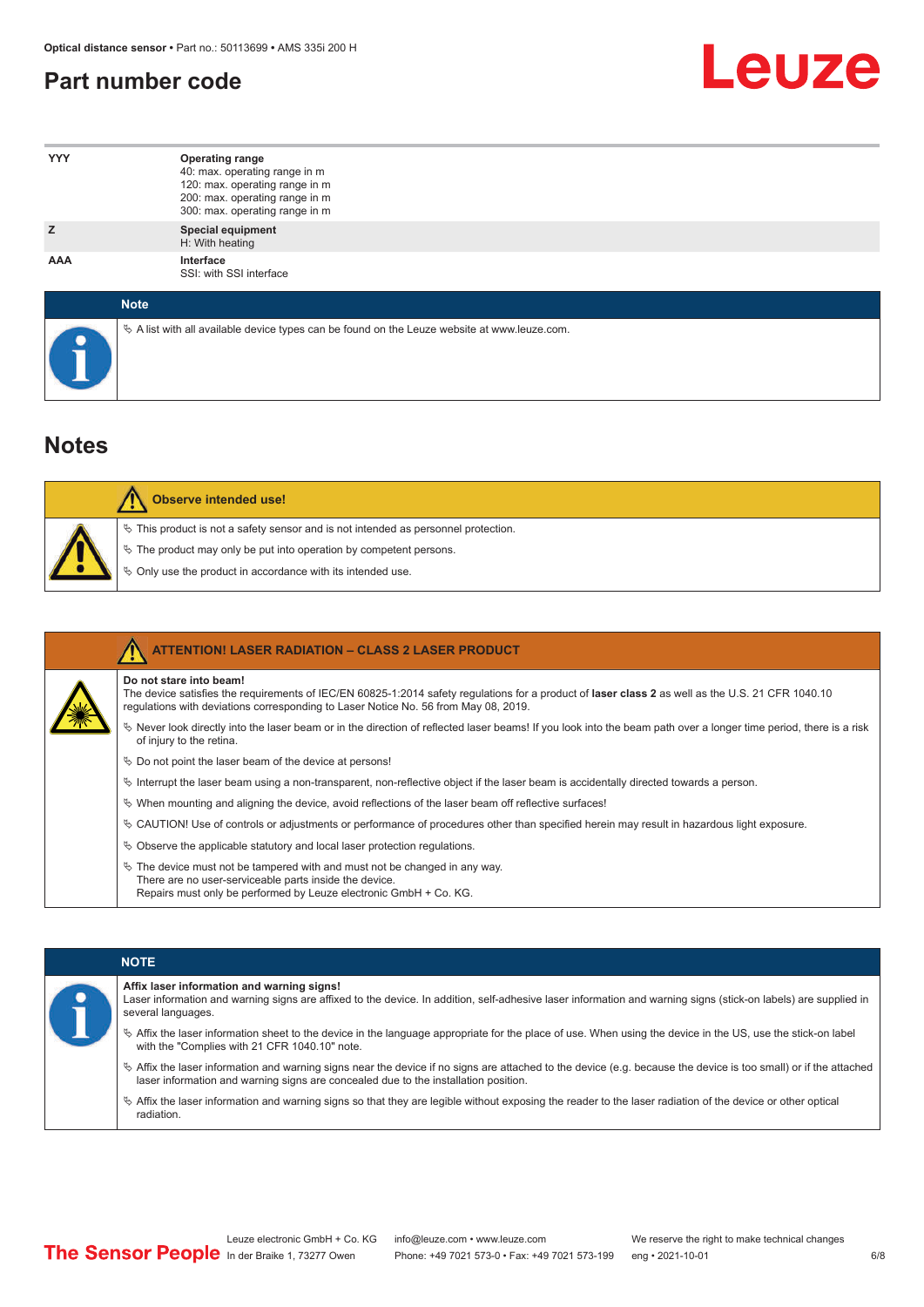# <span id="page-6-0"></span>**Further information**



- For UL applications, use is only permitted in Class 2 circuits in accordance with the NEC (National Electric Code).
- Use as safety-related component within the safety function is possible, if the component combination is designed correspondingly by the machine manufacturer.

#### **Accessories**

### Connection technology - Connection cables

|        | Part no. | <b>Designation</b>     | <b>Article</b>   | <b>Description</b>                                                                                                                                         |
|--------|----------|------------------------|------------------|------------------------------------------------------------------------------------------------------------------------------------------------------------|
| ▤<br>W | 50132079 | KD U-M12-5A-V1-<br>050 | Connection cable | Connection 1: Connector, M12, Axial, Female, A-coded, 5-pin<br>Connection 2: Open end<br>Shielded: No<br>Cable length: 5,000 mm<br>Sheathing material: PVC |

#### Connection technology - Interconnection cables

|   |   | Part no. | <b>Designation</b>                  | <b>Article</b>        | <b>Description</b>                                                                                                                                                                                                                           |
|---|---|----------|-------------------------------------|-----------------------|----------------------------------------------------------------------------------------------------------------------------------------------------------------------------------------------------------------------------------------------|
| ▩ | ø | 50114698 | <b>KB DN/CAN-5000</b><br><b>SBA</b> | Interconnection cable | Suitable for interface: DeviceNet, CANopen<br>Connection 1: Connector, M12, Axial, Female, A-coded, 5-pin<br>Connection 2: Connector, M12, Axial, Male, A-coded, 5-pin<br>Shielded: Yes<br>Cable length: 5,000 mm<br>Sheathing material: PUR |

### Connection technology - Terminating resistors

| Part no. | <b>Designation</b> | <b>Article</b>  | <b>Description</b>                                                                                                         |
|----------|--------------------|-----------------|----------------------------------------------------------------------------------------------------------------------------|
| 50040099 | TS 01-5-SA         | Terminator plug | Suitable for: DeviceNet, CANopen<br>Connection 1: Connector, M12, Axial, Male, A-coded, 5-pin<br>Function: Bus termination |

#### Reflective tapes for distance sensors

| Part no. | <b>Designation</b>         | <b>Article</b>  | <b>Description</b>                                                                                                                                                                                           |
|----------|----------------------------|-----------------|--------------------------------------------------------------------------------------------------------------------------------------------------------------------------------------------------------------|
| 50115022 | Reflexfolie<br>914x914mm-H | Reflector       | Special version: Heating<br>Supply voltage: 230 V, AC<br>Design: Rectangular<br>Reflective surface: 914 mm x 914 mm<br>Base material: Aluminum composite<br>Fastening: Mounting plate, Through-hole mounting |
| 50108988 | Reflexfolie<br>914x914mm-S | Reflective tape | Design: Rectangular<br>Reflective surface: 914 mm x 914 mm<br>Chemical designation of the material: PMMA<br>Fastening: Adhesive                                                                              |